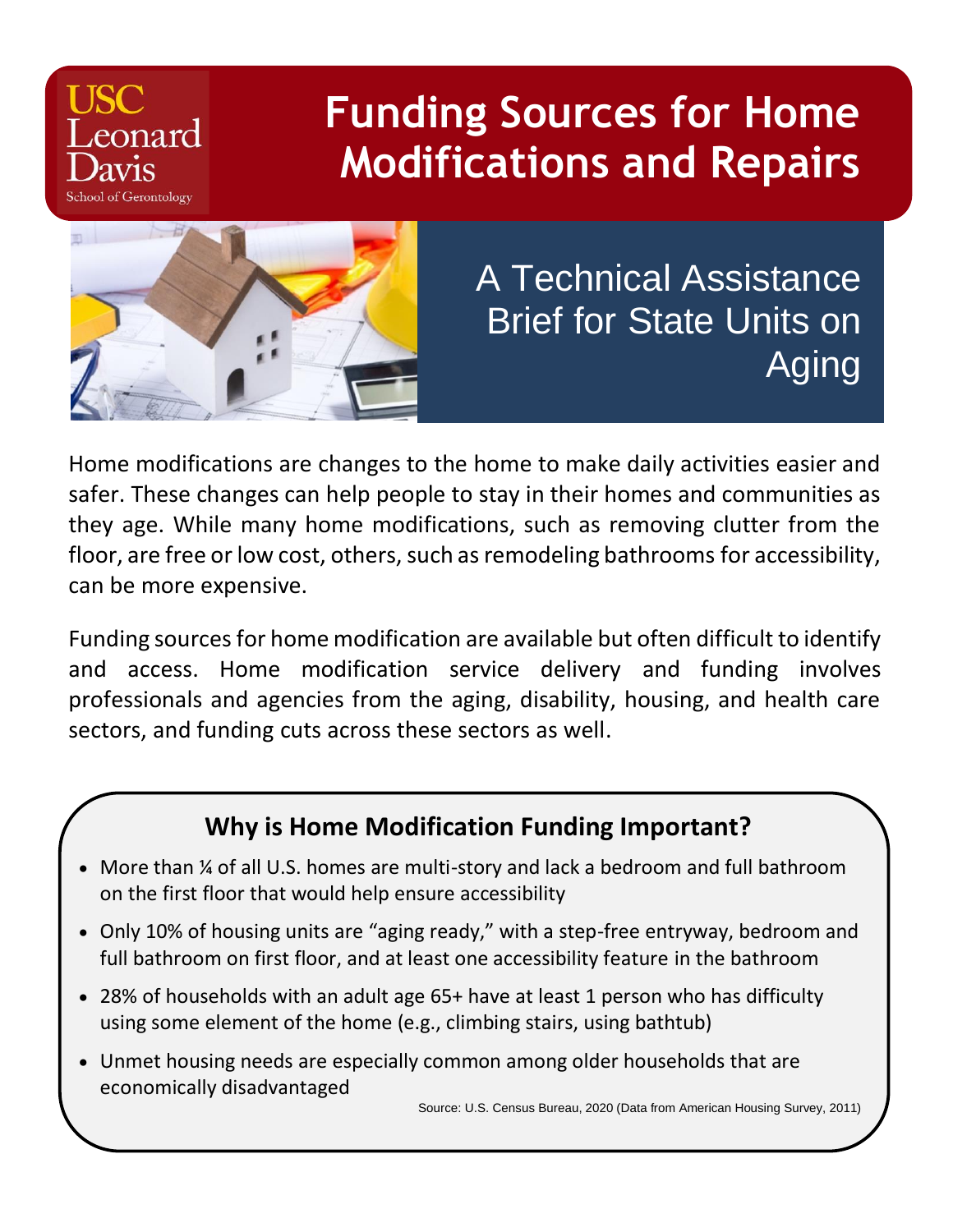# **How Can SUAs Fund Home Modifications and Repairs?**

State Units on Aging (SUAs) can play an important role in home modifications and repairs (HMR) by including them in state plans, providing designated funding, and coordinating with other state agencies such as Medicaid, housing, disability, and health. A 2020 survey of SUAs conducted by the University of Southern California Leonard Davis School of Gerontology and ADvancing States revealed several funding source approaches.

#### **The Older Americans Act**

In the survey of SUAs about their activities in HMR, 25% of respondents indicated that they allocate or designate funds for HMR as part of their Older Americans Act Title III-B services.

Title III-B of the Older Americans Act gives SUAs flexibility to meet the needs of older adults and their caregivers across a wide range of supports and services. SUAs can determine priority areas and establish policies governing the use of these funds. Similarly, Title III-E National Family Caregiver Support funds can serve as another source of home modification funding.

**SUAs can maximize resources for HMR by collaborating on funding and service provision, especially when populations overlap.** The survey found that about 86% of SUAs have HMR funding collaborations with other agencies.

#### **Examples include:**

- **Rehabilitation Services:** HMR services with eligibility linked to rehabilitation services as part of an individual written rehabilitation plan (IWRP) may serve to accommodate persons who are aging with a disability. Thus, SUAs that partner with rehabilitation services can share costs or combine service provision to benefit both agencies.
- **Medicaid Waiver Programs:** Working with these programs that include funds to modify homes of individuals at-risk of institutionalization will meet common agency goals of maximizing self-care and supporting caregivers.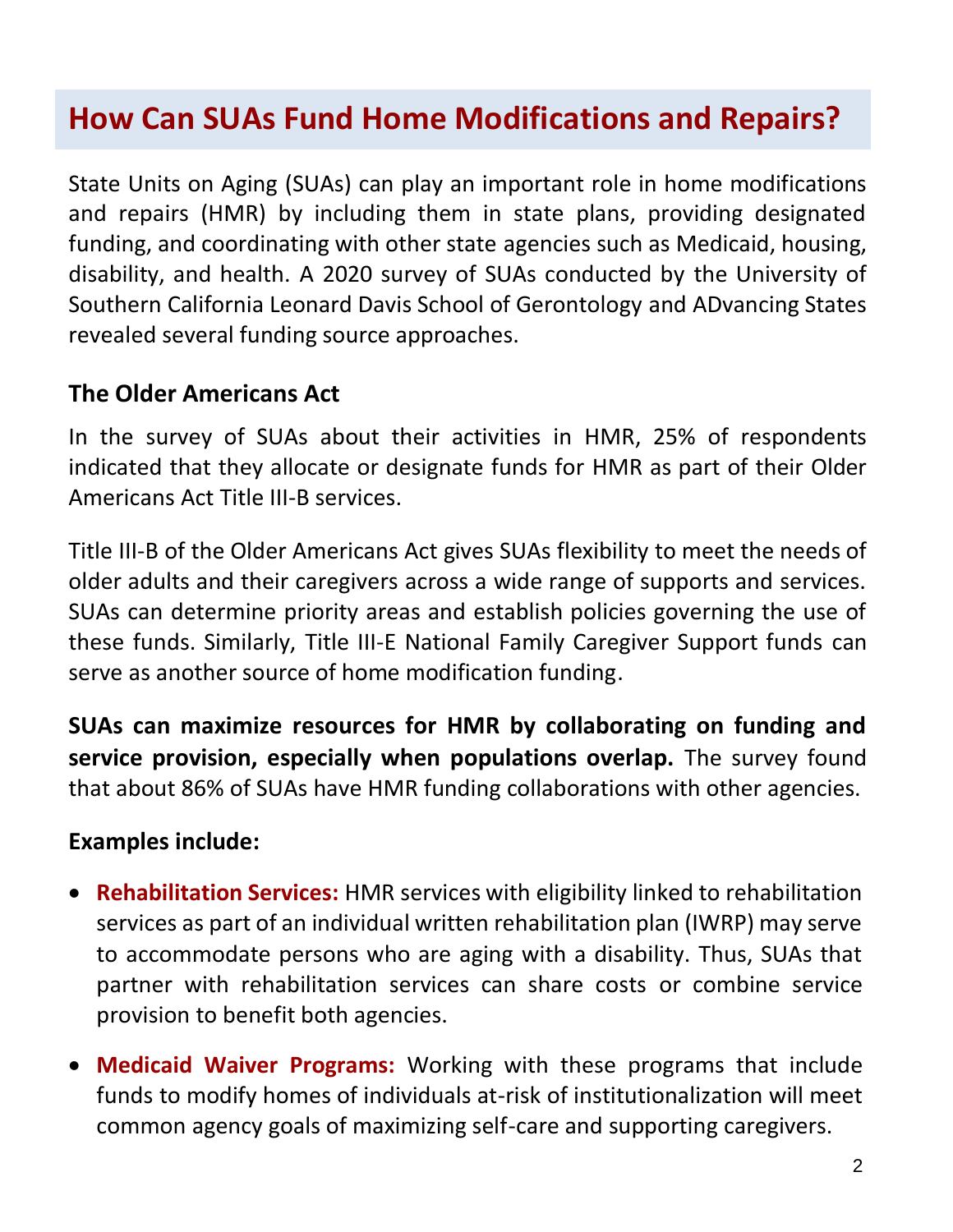# **SUA Collaboration for Home Modification and Repair Funding**

- **34% State Medicaid Office**
- **10% State Assistive Technology Program**
- **6% State Departments of Rehabilitation**

# **SUAs Can Make a Difference**

**One-quarter of SUAs advocate to increase HMR policies and/or services. Consider these actions:**

- **Request an increase in HMR funds** from the State Housing Finance Agency
- **Educate legislators and community partners** on available services, gaps in services, and the HMR needs of older adults and people with disabilities
- **Prioritize HMR within state general revenue funds** to meet unmet needs

**Waive funding caps on home modifications:** Older Americans Act Title III-B funding can be used to fund HMR, but it is capped at \$150 per person based on a 1988 federal regulation. Some states have received Federal permission to waive that cap. Contact your Administration for Community Living regional administrator for guidance.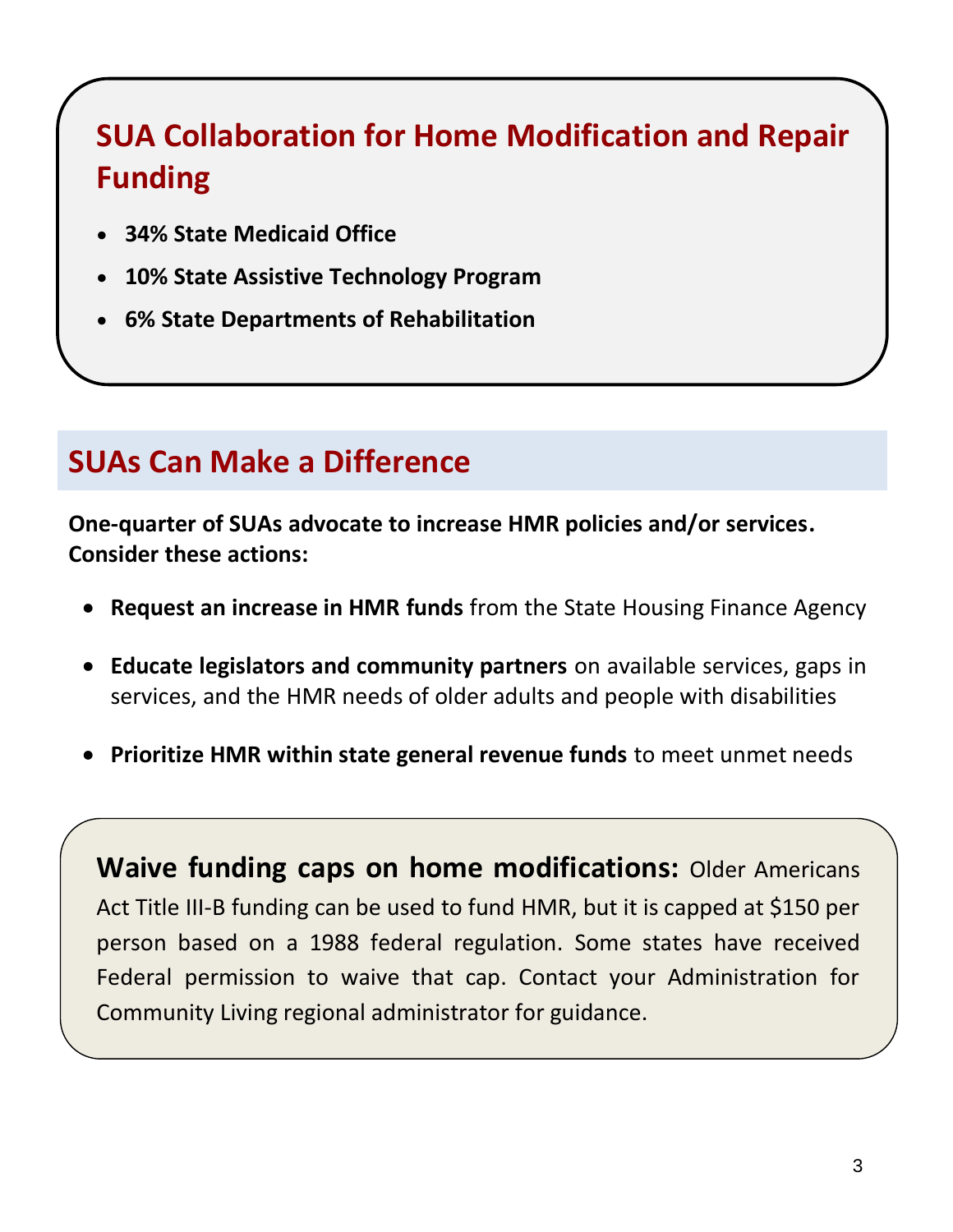# **National and State Home Modification Funding Sources**

### **National Examples**

- **Administration for Community Living (ACL)**
	- Grants (dementia, fall prevention, disabilities)
- **Centers for Medicare and Medicaid Services (CMS)**
	- Medicaid Waivers
	- Money Follows the Person Program (MFP)
	- Nursing Home Transition Program (NHT)
- **U.S. Department of Agriculture (USDA)**
	- Section 504 Home Repair
	- Section 533 Rural Housing Preservation
- **U.S. Department of Energy (DOE)**
	- Weatherization Assistance Program (can cover safety repairs)
- **U.S. Department of Housing and Urban Development (HUD)**
	- HOME Program
- **U.S. Department of Veterans Affairs (VA)**
	- Specially Adapted Housing Grant (SAH)
	- Special Housing Adaptation Grant (SAH)
	- Temporary Residence Adaptation Grant (TRA)
	- Home Improvements and Structural Alterations Grant (HISA)
- **CARES Act and ARPA funding** can be used for home modification services

**Each funding stream has eligibility categories or requirements such as:**

**Target population:** Homeowners, Renters, Landlords, Veterans, Family

**Demographics:** Income, age, disability, level of care required, geographic location